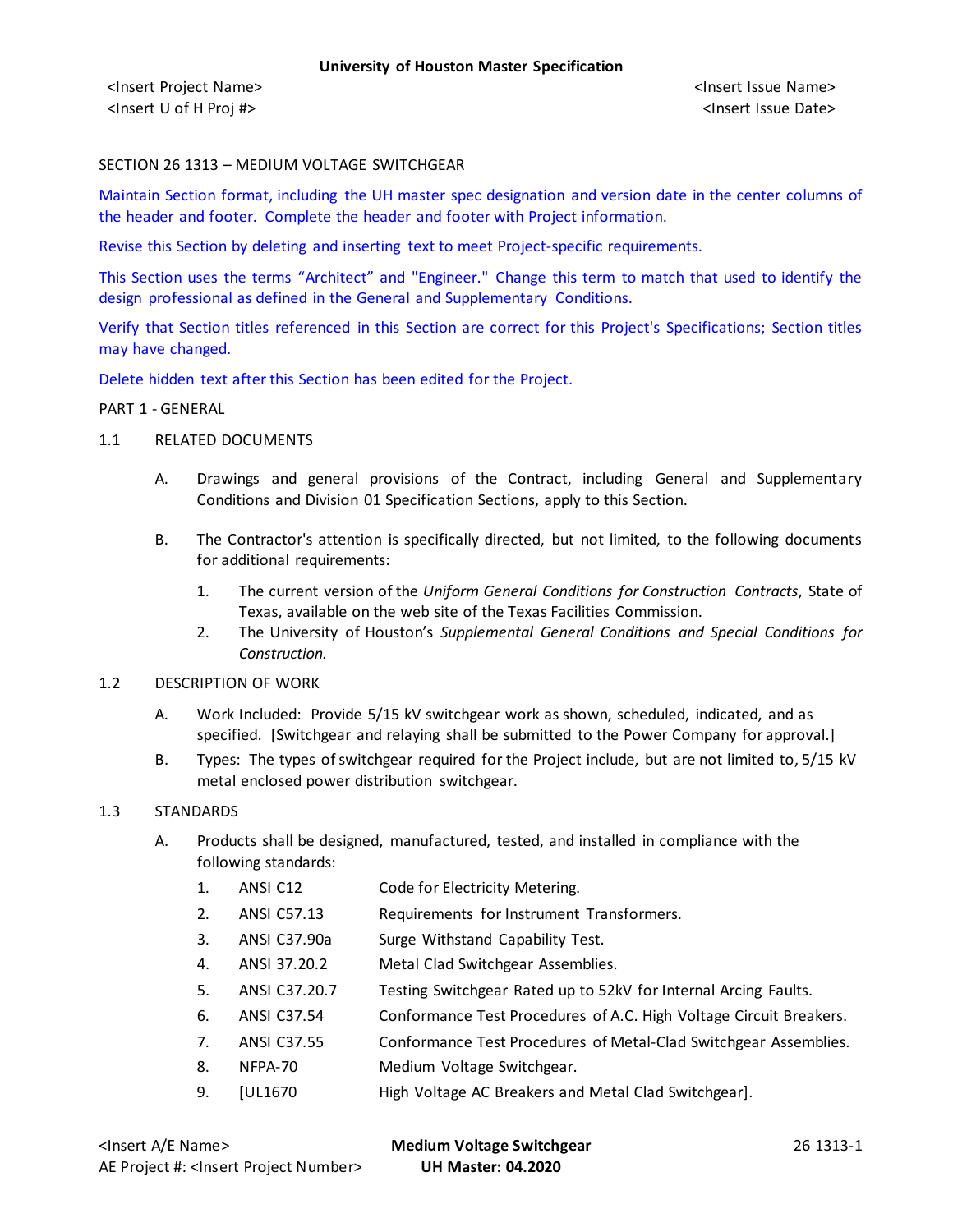#### 1.4 QUALITY ASSURANCE

- A. Manufacturers: Provide products complying with these Specifications and produced by one of the following:
	- 1. ABB.
	- 2. Square D Company.
	- 3. Eaton.
	- 4. Powell Electric
- B. NEMA Compliance: Comply with applicable National Electrical Manufacturers' Association (NEMA) Standards.
- C. Interrupting Ratings: Short circuit analysis and coordination study specified in Section 26 0573 "Power Systems Studies" shall be completed and submitted with switchgear submittal to confirm interrupting rating of submitted equipment is adequate for the point of application in the electrical distribution.

#### **[VERIFY IF AVAILABLE]**

### **D. [UL Labels: Provide switchgear that has been UL-labeled for service entrance.]**

#### 1.5 SUBMITTALS

- A. Shop Drawing submittals shall include, but not be limited to, the following:
	- 1. Manufacturer's product data of metal enclosed switchgear and all related components.
	- 2. Dimensioned Drawings of metal enclosed switchgear showing accurately scaled basic units including, but not necessarily limited to, auxiliary compartments, unit components and combination units.
	- 3. Schematics and wiring diagrams for metering and controls.
	- 4. Furnish, upon request, manufacturer's certification of rating of the basic breaker, switch and fusing components and the integrated metal-enclosed interrupter switchgear assembly.
	- 5. Short circuit analysis and coordination study specified in Section 26 0573 "Power Systems Studies" shall be completed and submitted with switchgear submittal to confirm interrupting rating of submitted equipment is adequate for the point of application in the electrical distribution.
	- 6. Additional information as specified in Section 26 0001 "Electrical General Provisions."

#### 1.6 PRODUCT DELIVERY, STORAGE AND HANDLING

- A. Deliver switchgear in factory-fabricated water resistant wrapping.
- B. Maintain factory-wrapping or provide an additional heavy canvas or plastic cover.
- C. Store switchgear in a clean and dry space and protected from weather.
- D. Handle switchgear carefully to avoid damage to material components, enclosure and finish.

#### PART 2 - PRODUCTS

#### 2.1 MATERIALS AND COMPONENTS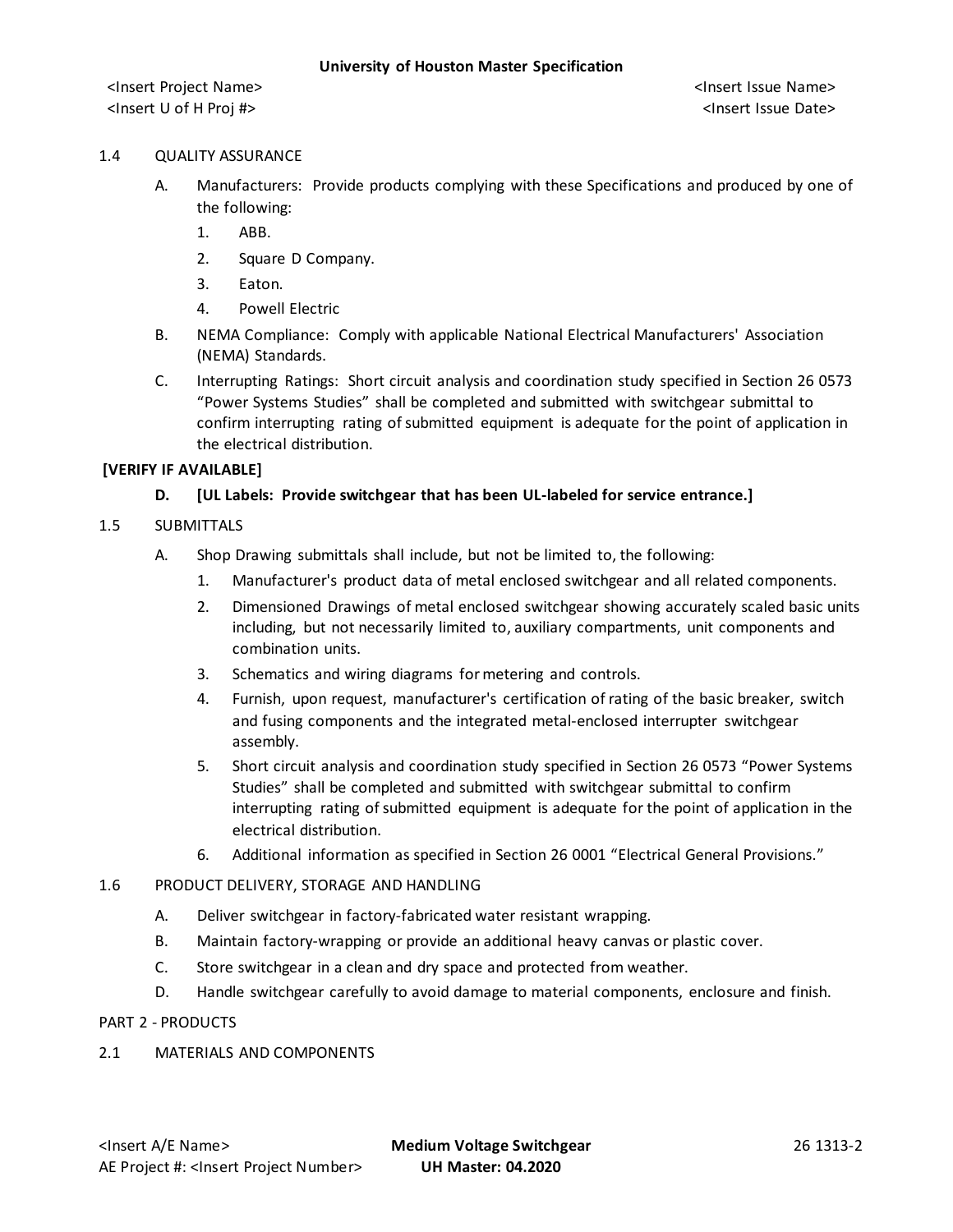<Insert Project Name> <Insert Issue Name> <Insert U of H Proj #> <Insert Issue Date>

- A. General: Except as otherwise indicated, provide switchgear manufacturer's standard materials and components as indicated by its published product information, designed and constructed as recommended by the manufacturer, and as required for a complete installation.
- B. Unless otherwise specified, all new 5/15 kV installations shall be Arc resistant meeting the requirements of IEEE C37.20.7.

## 2.2 5/15 KV METAL-CLAD SWITCHGEAR

- A. Unless otherwise specified, all new 5/15 kV switchgear installations shall be Arc resistant meeting the requirements of IEEE C37.20.7. 5/15 kV Arc resistant switchgear shall be a minimum Type 2B. Medium voltage switchgear shall be indoor metal clad and electrically operated with horizontal draw-out vacuum circuit breakers. Outdoor installations require approval by Owner. Unless approved otherwise by Owner, all of the following shall be required:
	- 1. Remote racking and operating of the circuit shall be used to reduce the personal exposure to Arc flash events.
	- 2. Modification of existing switchgear shall review and incorporate Arc mitigating technology; however, Arc mitigating shall not be used in place of Arc resistant switchgear for new installations unless approved by Owner.
	- 3. Switchgear ampacities shall be based on natural cooling only.
	- 4. For Arc resistant switchgear, plenums are required to be installed, regardless if they may be installed without a plenum, and the plenum building/room exit shall be directed away from personnel egress doors.
	- 5. The plenum building access shall have a minimum of 3 foot circumferential safe area around the exterior plenum exhausts. No equipment shall be installed in these areas, and hazard signs shall be installed below the exterior plenum exhaust areas.
- B. Indicating Instruments: Provide indicating instruments as specified, scheduled, or as shown on the Drawings.
	- 1. Electronic Metering Device: Provide electronic metering devices to meter the main **[bus] [device] [and branch devices]** as scheduled or shown on the Drawings. Device shall be Shark 250 V4 with digital output display or approved equal.
		- a. The electronic metering device shall have a six digit LED readout that allows local display of the following electrical parameters:
			- 1) Voltmeter, phase to phase and phase to neutral.
			- 2) Current, per phase RMS and 3 phase average.
			- 3) Demand current, per phase.
			- 4) Power factor, per phase and 3 phase total.
			- 5) Real power, 3 phase total.
			- 6) Reactive power, 3 phase total.
			- 7) Apparent power, 3 phase total.
			- 8) Energy (MWH).
			- 9) Reactive Energy (MVARH).
			- 10) Frequency.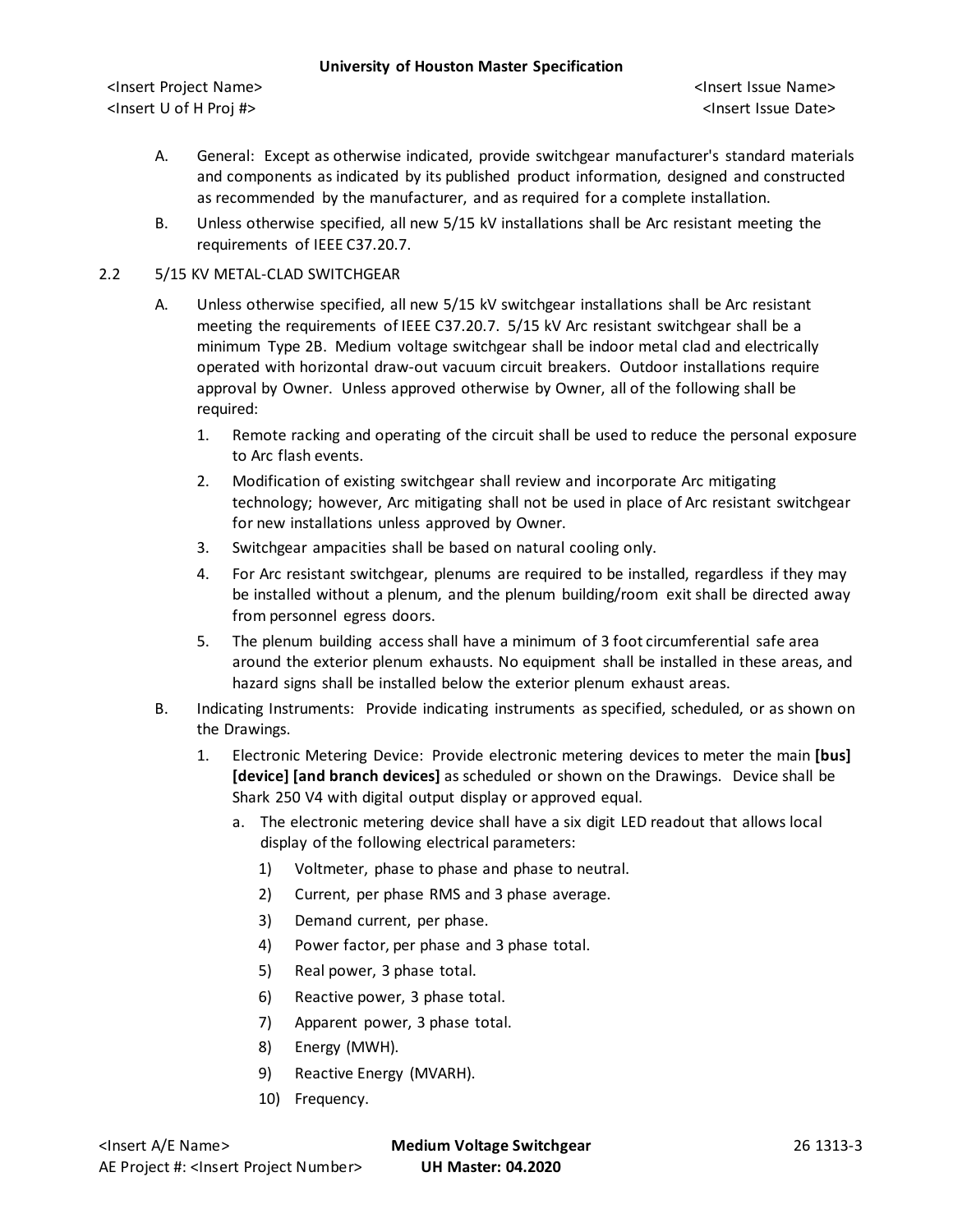<Insert Project Name> <Insert Issue Name> <Insert U of H Proj #> <Insert Issue Date>

- 11) Average demand real power.
- b. The electronic metering device shall have the following additional features and characteristics.
	- 1) Built-in communications capability which will allow multipoint communication to a remote PC via an RS 485/RS 422 communications port and ethernet TCP/IP communication capability.
	- 2) Adjustable demand interval (5-60 minutes).
	- 3) Nonvolatile memory for storing all historical data.
	- 4) **[A "waveform capture" function to store voltage and current waveforms in memory for analysis via the communications port.]**
- c. Setup of the electronic metering device shall be accomplished from the front of the device. It shall not be necessary to open the front of the enclosure to reach rearmounted dip-switches. Setup parameters shall include CT ratio, PT ratio, system type (3 wire or 4 wire) and demand interval.
- d. All setup and reset functions shall be key switch or password protected to prevent unauthorized or accidental change of value.
- e. The accuracy of the electronic metering device in percent of full scale for various readouts shall be as follows:
	- 1) Current and voltage measurements +0.1%.
	- 2) Power and energy +0.15%.
	- 3) Frequency +0.0075%.
	- 4) Power factor +0.2%.
	- 5) Data update time 1S.
- f. **[External contact monitoring shall be provided for [four] [eight] digital contact inputs. Contacts shall be factory-wired to monitor main and tie breaker position. The remaining contacts shall be spare for future use.]**
- g. **[The electronic metering device shall be monitored by the Building Control and Automation System (BCAS) provided under Division 25 via the unit RS 485 port. Monitoring shall include analog kWh usage, analog demand, digital position of main**  and tie breakers, and digital alarms for [included capacated **The BCAS PC interface shall also be able to access the metering device waveform capture and analysis functions.]**
- C. Lightning Arrestors: Provide distribution class lightning arrestors mounted in the switchgear enclosure and connected to the incoming service leads.
- **D.** Interlocks: Provide **[kirk-key] [electrical]** interlock on circuit breakers as indicated. **[Provide one key for locks.] [Use auxiliary contacts located on circuit breakers for interlock.]**
- E. Control Wiring: All voltage signals shall be a minimum #12 Type SIS and all CT wiring shall be a minimum of #10 Type SIS. #14 Type SIS shall only be used if required by the protective relay manufacturer that does not allow #12 Type SIS. All CT wiring shall have ring lugs.
- F. Space Heaters: Provide space heaters in all metal-clad switchgear to prevent condensation. In addition, all space heaters shall have thermostat control with a manual push button to verify operation of the space heater. The space heater circuit shall have a digital ammeter installed.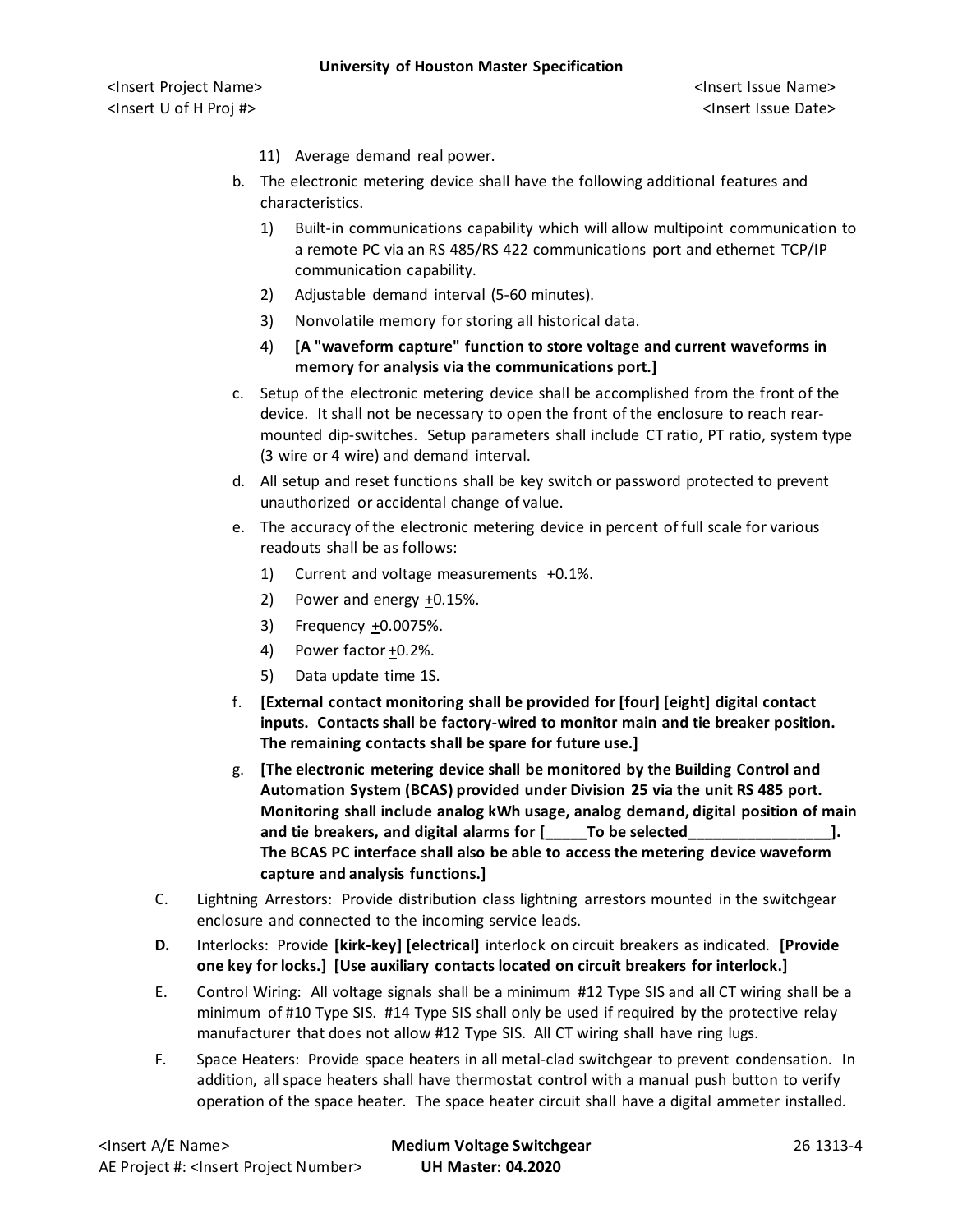<Insert Project Name> <Insert Issue Name> <Insert U of H Proj #> <Insert Issue Date>

- G. All switchgear lineups shall have an incoming line PT and bus PT installed unless otherwise approved.
- H. Switchgear control voltage shall be [**48VDC**][**Other**].
- I. Power to all electronic relays shall be 120VAC from an emergency power source unless otherwise noted.
- J. Power bus shall be silver plated.
- K. Remote control of circuit breaker: A handheld control station to allow the breaker to be opened and closed shall be provided with a cord length at a minimum of 25 feet. Remote racking device shall be provided. Breaker lift truck and any other specialty tools/lift equipment shall be provided with every installation.
- L. A mimic bus on the exterior of the switchgear shall be provided unless otherwise specified.

### 2.3 FACTORY TESTING

A. General: The switchgear including mechanical functionality of all doors/hinged panels/etc., overcurrent devices, circuit breakers, PTs, CTs, switchgear phasing, relays, meters, controls, insulation integrity, all other testing as required by the standards and manufacturer's standard, and interlocks shall be factory-tested to certify proper operation.

#### 2.4 BREAKER AND PROTECTIVE RELAYING

- A. Switchgear installation shall be Main Tie Tie Main for all installations unless otherwise noted.
- B. Main Breaker Section: The main breaker ampacity shall be sized at a minimum the same as the switchgear ampacity rating.
- C. Feeder breakers ampacity rating can be sized lower than the switchgear ampacity rating using standard ampacity sizes.
- D. General Purpose Feeder (GPF): The metal clad switchgear for control of a feeder circuit shall include, but not be limited to:
	- 1. One **[4160 volt] [7200 volt] [12,470 volt] [13,800 volt] [vacuum] [or] [SF6]** power circuit breaker, **[1200] [2000]** amperes continuous **[60] [95]** kV BIL, **[25] [40] [50] [63] kA** interrupting capacity, 3 pole, with electrically-operated, stored-energy mechanism.
	- 2. One set of insulated bus, 3 phase, 3 wire, **[1200] [2000] [3000]** amperes.
	- 3. One multifunction microprocessor based relay and at a minimum SEL 7 series or equivalent shall be provided **[or equal approved by the Owner, Engineer [and Power Company].** All microprocessor relaying shall have at minimum TCP/IP communication capability.
	- 4. Three [**single] [multi-ratio]** secondary current transformers with 5A secondary current. CT class shall be sized and selected to avoid saturation. All CT accuracy class calculations shall be provided to the Architect/Engineer and Owner for review and approval. All CT's shall be wired to CT shorting blocks.
	- 5. One breaker control switch.
	- 6. Switchgear indicating lights shall have at a minimum of three LED indicating lights: Red "Breaker Closed", Green "Breaker Open", and Amber "Breaker Trip". All other indicating lights that are required shall be reviewed and approved by the Owner.
	- 7. One breaker closing 2 pole pull-out type fuse block.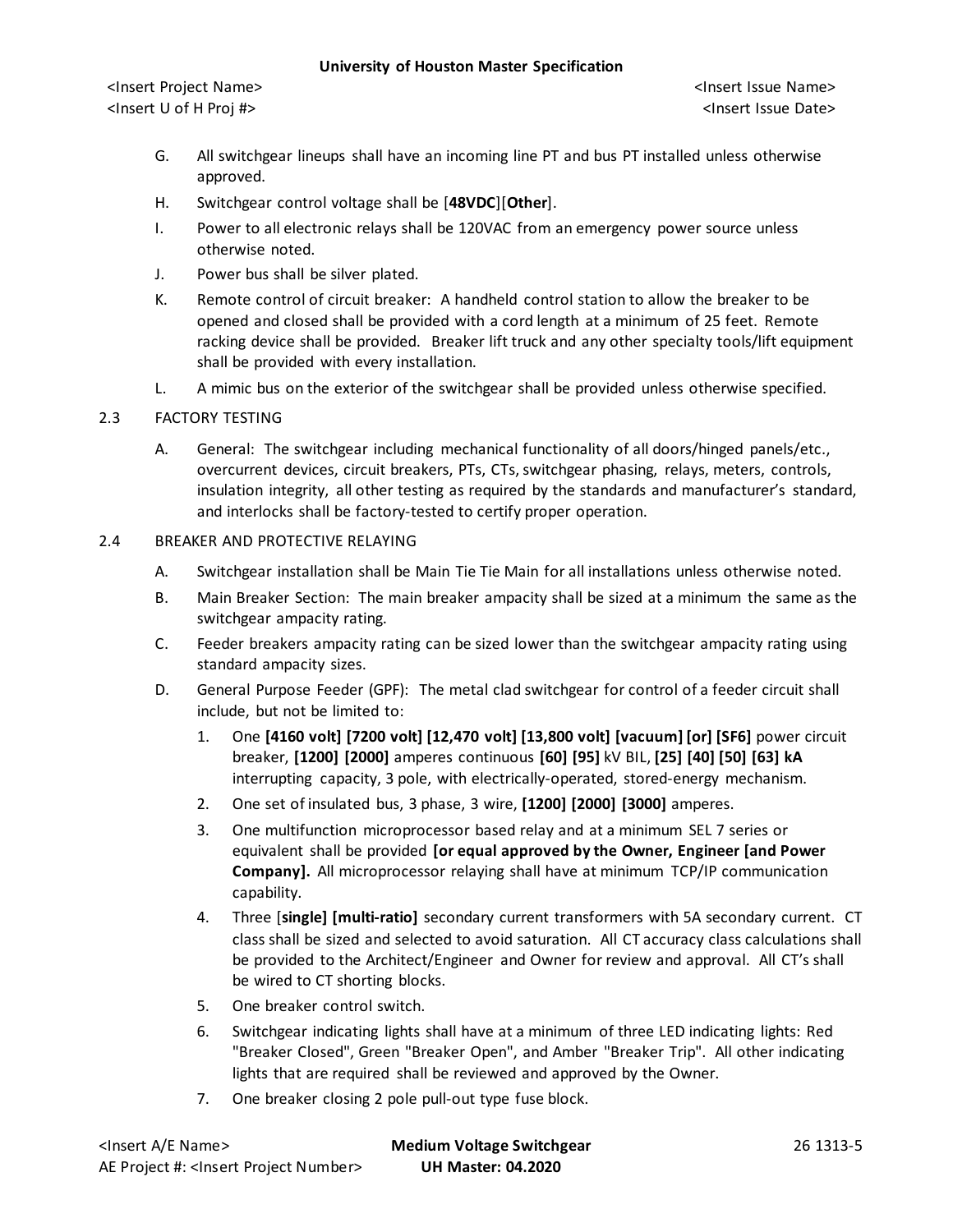<Insert Project Name> <Insert Issue Name> <Insert U of H Proj #> <Insert Issue Date>

- 8. One breaker tripping 2 pole pull-out type fuse block.
- 9. One provision for power conductor terminations as shown on the Drawings.
- 10. Phase current transformers (CT) shall be provided with an established accuracy class of C10 or greater. The Architect/Engineer shall provide CT sizing and accuracy class calculations to the Owner for approval.
- 11. Test switches equivalent to ABB FT-1 shall be provided for each microprocessor relay and installed in proximity to the relay. The test switches shall be labeled. At a minimum, the trip contact and CTs and PTs shall be wired to the test switch to the relay.
- 12. One breaker disagreement indicating lamp.
- 13. All switchgear breaker shall have ground fault protection provided utilizing a zero sequence 50:5 BYZ C10 CT or better accuracy class.
- 14. Three surge arresters.
- 15. **[One voltage/current circuit monitor.]**
- 16. **[One ammeter transfer switch.]**
- 17. **[One ammeter.]**
- 18. **[One electronic metering device.]**
- 19. All circuit breakers shall a trip coil monitoring device installation with a blue light installed that verifies that the circuit breaker trip coil is healthy.
- 20. All switchgear lineups shall have a minimum of one SEL 2407 GPS clock or equivalent with externally mounted GPS antenna with the GPS signal routed to each microprocessor relay.
- 21. If automatic residual auto transfer scheme is specified, the system shall be provided using microprocessor based logic relay system equivalent to SEL residual automatic transfer scheme using Mirror bits communication.

#### PART 3 - EXECUTION

- 3.1 INSTALLATION OF SWITCHGEAR
	- A. General: Install switchgear where shown, in accordance with the manufacturer's written instructions and recognized industry practices, to ensure that the switchgear complies with the requirements and serves the intended purposes.
	- B. Standards: Comply with the requirements of NEMA and NEC standards and applicable portions of NECA's "Standard of Installation", for installation of switchgear.
	- C. Tightness: Torque bus connections and tighten mechanical fasteners. All torque connections shall be performed using a calibrated torque wrench and every bolt shall be paint penned. All torqued connections that cannot be field verified shall have photos and a signature sheet stating that all of the torque connections have been completed.
	- D. Fuses: Install fuses, of the ratings shown, in each circuit breaker.
	- E. Concrete Pads: Install switchgear on a reinforced concrete housekeeping pad. The housekeeping pad shall extend 3 inches beyond the housing of the switchgear unless shown otherwise. Furnish the exact position of any block outs, dimensions, and location of the housekeeping pads in a timely manner so as to prevent delay of the concrete work. Pad shall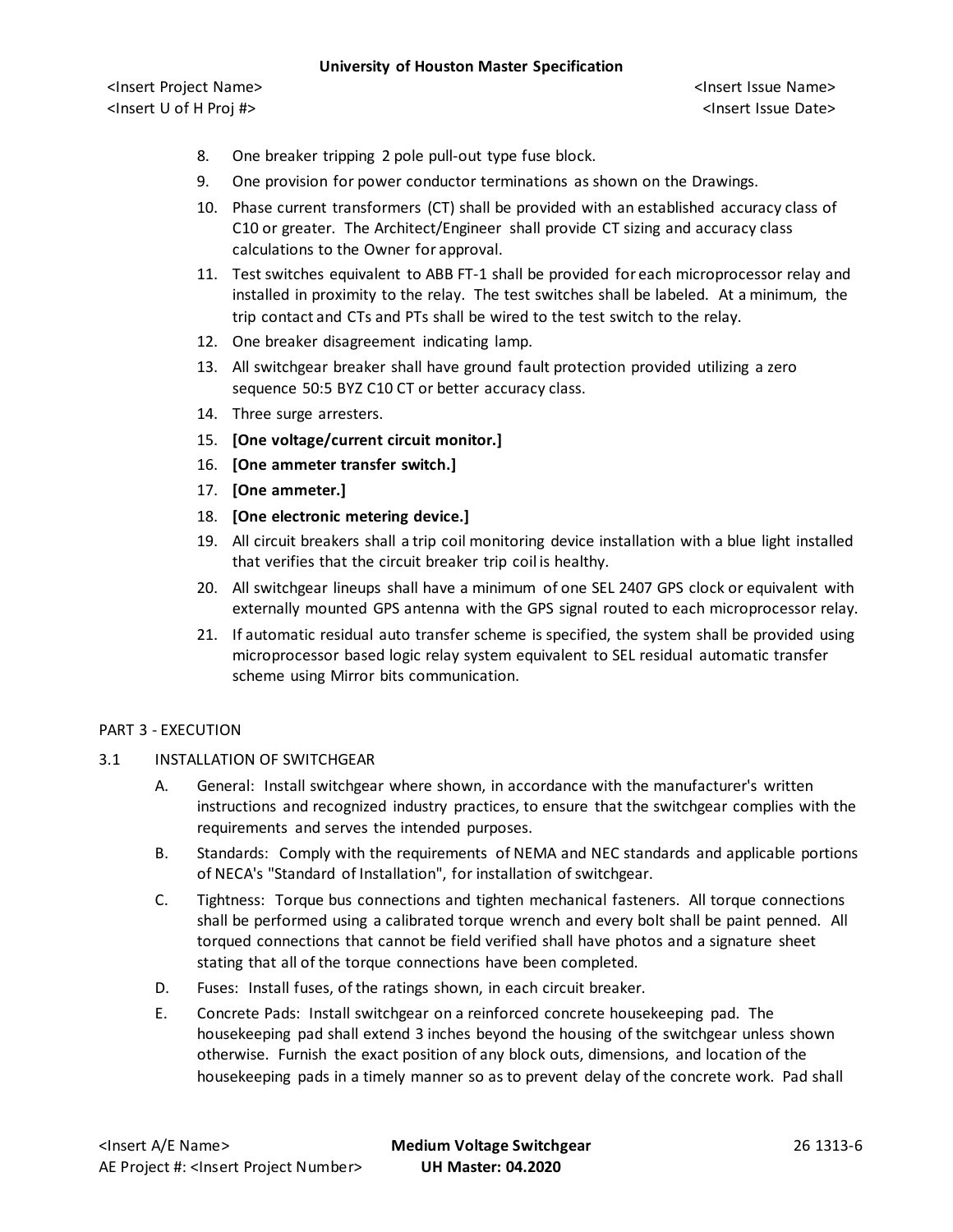be configured for use of a portable breaker lifting device. Refer to Section 26 0501 "Basic Materials and Methods" for additional requirements.

- F. Adjustment: Adjust operating mechanisms for free mechanical movement.
- G. The switchgear ground bus shall be connected at a minimum of two locations to the ground grid with a minimum conductor sized per NEC Article 250. The switchgear frame shall be bonded to the ground grid with a minimum sized bonding per NEC Article 250.

### 3.2 TESTING

- A. Pre energization Checks: Prior to energization, check switchgear for continuity of circuits; confirm that insulation resistance testing has been performed with test results above the NEMA acceptable values and approved by Engineer; and verify that all protective devices, including but not limited to protective relay, CTs, PTs, etc., have been function tested and electrically tested with approved protective settings per Engineer approval. All other items shall be submitted to Engineer for review and approval with the complete list of testing sent to Owner for approval.
- B. Switchgear Insulation Resistance Test: Each switchgear line up bus shall have its insulation resistance tested after the installation is complete except for line and load side connections. Tests shall be made using a DC insulation resistance tester capable of 10 kV DC. Control circuit wiring shall be insulation resistance tested at a maximum of 500V DC or equivalent test instrument at a voltage of not less than 1000 volts dc. Resistance shall be measured from phase to-phase and from phase to-ground.
- C. Overcurrent and Ground Fault Protection System Test: Following completion of the construction work and prior to final acceptance testing, the overcurrent and ground fault protection systems shall be field-tested with a test-set checking the calibration of each relay, including verifying the current transformer and potential transformers are wired correctly to each relay (e.g., relay testing shall have test voltage/current sent through the CT/PT into the relay.) Final relay settings shall be provided by the Engineer and the relays shall be tested using the final elements while testing from CT to relay. Engineer shall supply the relay coordination for all relay settings for review and approval to Owner. Submit the results from the electrical engineering analysis software indicating proper coordination with upstream and downstream devices. Contractor shall submit two copies to the power company for its use. Contractor shall notify the Engineer and Owner one week in advance of the test so that the Engineer and Owner may be present. Coordinate final overcurrent and time setting with the power company and Engineer. Any relay settings modification required shall be reviewed and approved by the Engineer with submittal to the Owner.
- D. Submittals: Contractor shall furnish all instruments and personnel required for tests. Submit four copies of certified test results to Engineer for review. Test reports shall include switchgear tested, date and time of test, relative humidity, temperature, and weather conditions.
- E. Thermographic Testing: Refer to Section 26 0125 "Electrical Testing" for thermographic testing.
- F. DC high potential test shall be performed per NETA acceptance test standard (ATS).
- G. All switchgear equipment and components shall be tested including the mechanical and electrical functioning of every breaker and system.
- H. A minimum of one physical and one electronic redlined, field verified set of switchgear drawings shall be provided to the Engineer and Owner.